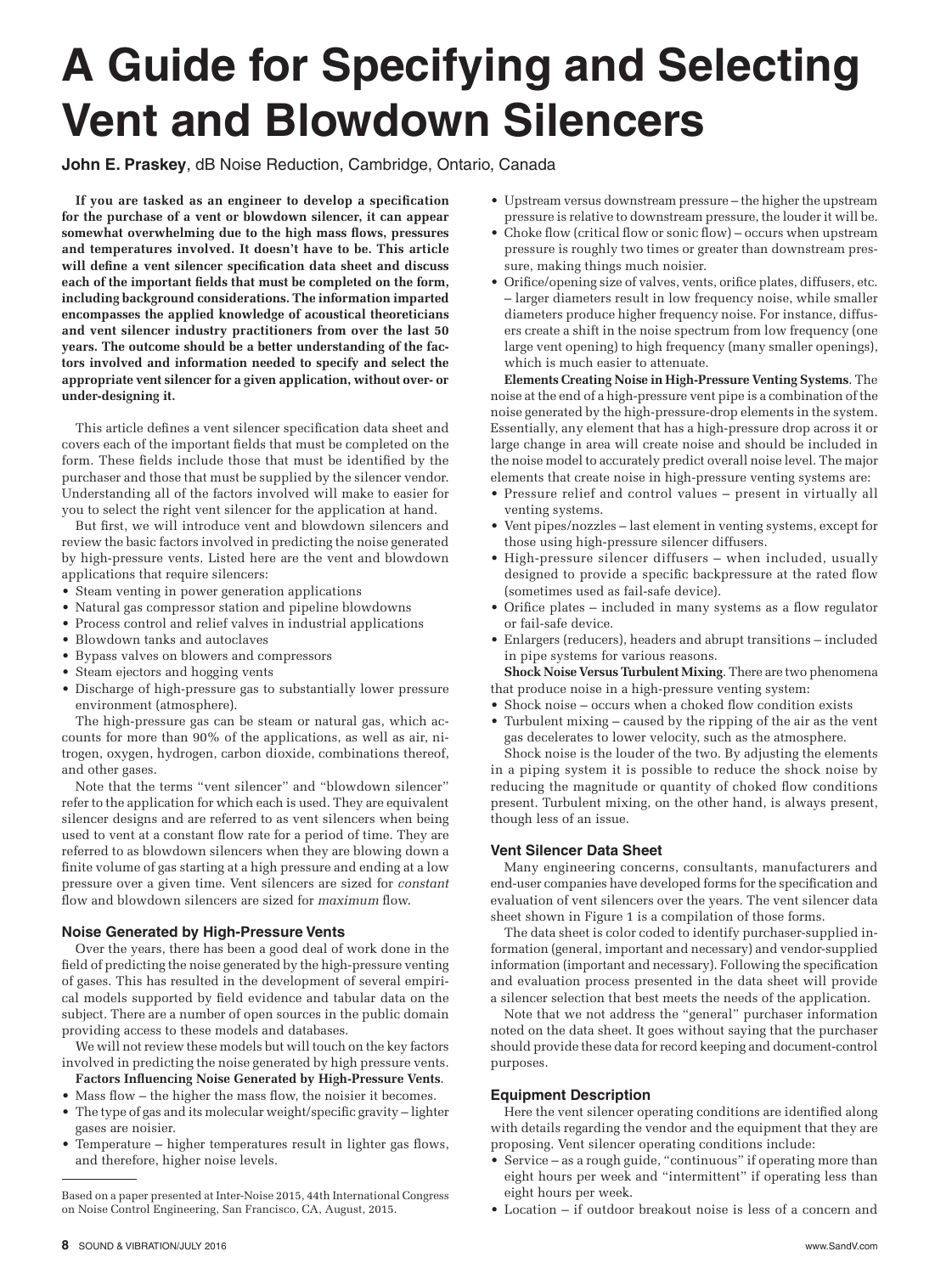paint finish is more important. If indoor, the reverse is true.

- • Ambient conditions important to know for structural design consideration along with the selection of a paint systems suitable for weather conditions.
- • Orientation vertical is the most common, since it is more economical and easier to attenuate in this configuration. Vendor and equipment details:
- Vendor name and silencer model for reference and documentation.
- Silencer weight, length and diameter for design of silencer support structure and for evaluating bids.

#### **Operating Conditions**

The operation conditions section of the data sheet is where the purchaser defines their process and the vendor identifies the operating parameters of the silencer they are offering.

#### **Gas Being Vented and Its Operating Conditions**.

*The gas and its characteristics*. First, the type of gas must be identified, along with its ratio of specific heats (k or Cp/Cv) and molecular weight (MW) or specific gravity (SG). These data are all necessary for calculating vent system operating parameters and noise data.

*Mass flow*. The mass flow rate of venting systems is most often dictated by system operating capacity at a given pressure or by regulated flow through a control or relief valve or through a flowregulating orifice plate or venturi. This is generally the domain of the purchaser and the system involved. In blowdown applications, however, it is normally the responsibility of the silencer vendor to determine the maximum blowdown mass flow rate. This is addressed subsequently.

*Volume flow*. The maximum volume flow rate of the gas being discharged at the end of the silencer should be calculated and recorded on the data sheet by the silencer vendor. The calculation should be carried out based on atmospheric pressure and exit temperature so that it corresponds to the flow conditions in the silencer acoustic passages. This makes it possible to calculate the silencer passage velocity, which plays an important role in the life of a vent silencer.

The higher the passage velocity in a vent silencer, the lower its life span. Much of the industry subscribes to the following rules regarding the selection of vent silencers:

- • Continuous operation 10,000 fpm to 15,000 fpm silencer passage velocity
- Intermittent operation  $-15,000$  fpm to 20,000 fpm silencer passage velocity

*Pressure and temperature upstream of valve*. The operating pressure and temperature upstream of the valve (or other flow restriction) and mass flow rate are the key variables in determining the noise of the venting process. The purchaser should set these values. When a temperature range exists, the range should be listed so that the vendor can check the noise at both conditions.

*Pressure and temperature at silencer inlet*. The vendor should be able to determine the operating pressure and temperature at the silencer inlet flange connection based on the upstream conditions, venting system components, and vent silencer they are offering. The operating pressure identified will dictate whether or not ASME construction of the inlet assembly/diffuser *must* be carried out. The temperature will play a role in choosing the type of material for its construction.

*Silencer backpressure*. Silencer backpressure (or pressure drop) is the pressure differential between the silencer inlet flange and silencer outlet (almost always atmospheric pressure), excluding inlet nozzle/diffuser exit loss. Inlet nozzle/diffuser exit loss is excluded, because it is often at a choked flow condition with a high pressure, which has nothing to do with the silencer's resistance to flow. In other words, it is part of the venting system, not the silencer.

The purchaser should set the allowable silencer backpressure at a value of less than 15 psi to avoid ASME construction concerns or at a lower pressure so as not to impact on the gas flow rate through the system (less than 50% of inlet nozzle pressure). Five psi is often used as a safe number.

The vendor should enter the actual backpressure of the silencer

in the table based on the conditions specified.

**Valve and Inlet Connection**.

*Valve diameter and type*. The inlet and outlet diameter of the upstream valve and the valve type should be specified by the purchaser. This information will allow the vendor to assess its noise-generating characteristics. If the valve has special noise trim, the silencer vendor should be advised, and any noise related data from the valve manufacturer should be included as part of the specification.

*Silencer inlet connection*. The silencer inlet connection size is necessary for the vendor to properly select the silencer. Its rating and type should also be specified by the purchaser. However, if it isn't, the vendor is still obligated to provide a flange (and inlet nozzle assembly/diffuser) in accordance with ASME code, if applicable.

The location of the inlet connection can be specified by the purchaser or left to the vendor's discretion. The most economical choice is to use an end inlet connection.

**Flow Control**. Every venting system has some type of flow control mechanism. It can be as simple as opening a valve and letting the flow come as fast as possible. In this case, the flow becomes choked at the vent outlet, limiting the rate of flow. This is a condition that you generally want to avoid because it results in the highest possible mass flows and noise levels, requiring larger and more expensive silencers to do the job.

The flow control options on venting systems are:

- Valves the most commonly used flow control method
- Orifice plates these can be used for flow control and also used as a failsafe backup to flow-regulating valves
- Silencer diffuser can be designed to regulate but must be designed and manufactured per ASME code, making them somewhat expensive
- Choke flow at vent opening with no other flow regulator not recommended

**Blowdown Applications**. A blowdown application is defined as one where the objective is to evacuate high-pressure gas from a given volume. Normally, there is a time constraint and a final blowdown pressure specified that is close to atmospheric pressure (often 50 psig). The most common use of blowdown silencers is on natural gas compressor stations and pipelines.

The following data are required from the purchaser on a blowdown application:

- • Pressurized volume Bigger volumes require larger silencers.
- • Maximum blowdown time Longer times permit the use of smaller silencers; for emergency blowdown situations, maximum allowable blowdown might be 180 seconds or even 60 seconds.
- Final blowdown pressure If you specify a final pressure below 50 psig, it will make it more difficult to meet the time requirement with an economic silencer selection.

It is the vendor's responsibility to calculate the maximum blowdown mass flow rate and to record it on the data silencer for the purchaser to review.

*Maximum versus average flow rate*. It is critical that the "maximum" and *not* "average" flow rate be used in selecting the silencer to be used. If average flow rate is used to select the silencer, for the first 35% of the blowdown cycle, the silencer will be running at as much as 2.5 times the allowable maximum velocity for a blowdown silencer. This means, that for a period of time, the silencer could be running at a silencer passage velocity as high as 2.5 20,000 fpm = 50,000 fpm. This would substantially reduce the life of the silencer and could result in a catastrophic failure of the silencer.

#### **Acoustic Data**

The acoustic data section of the data sheet is where the purchaser sets the acoustic specification for the application and where the vendor shows their calculations demonstrating compliance with the specification.

**Maximum Allowable Sound Pressure Level**. The most critical piece of information required from the purchaser is maximum allowable sound level (dBA) at the criterion point distance from the silencer. If the noise concern is "environmental," then the criterion point distance might be the closest residence, property line, or a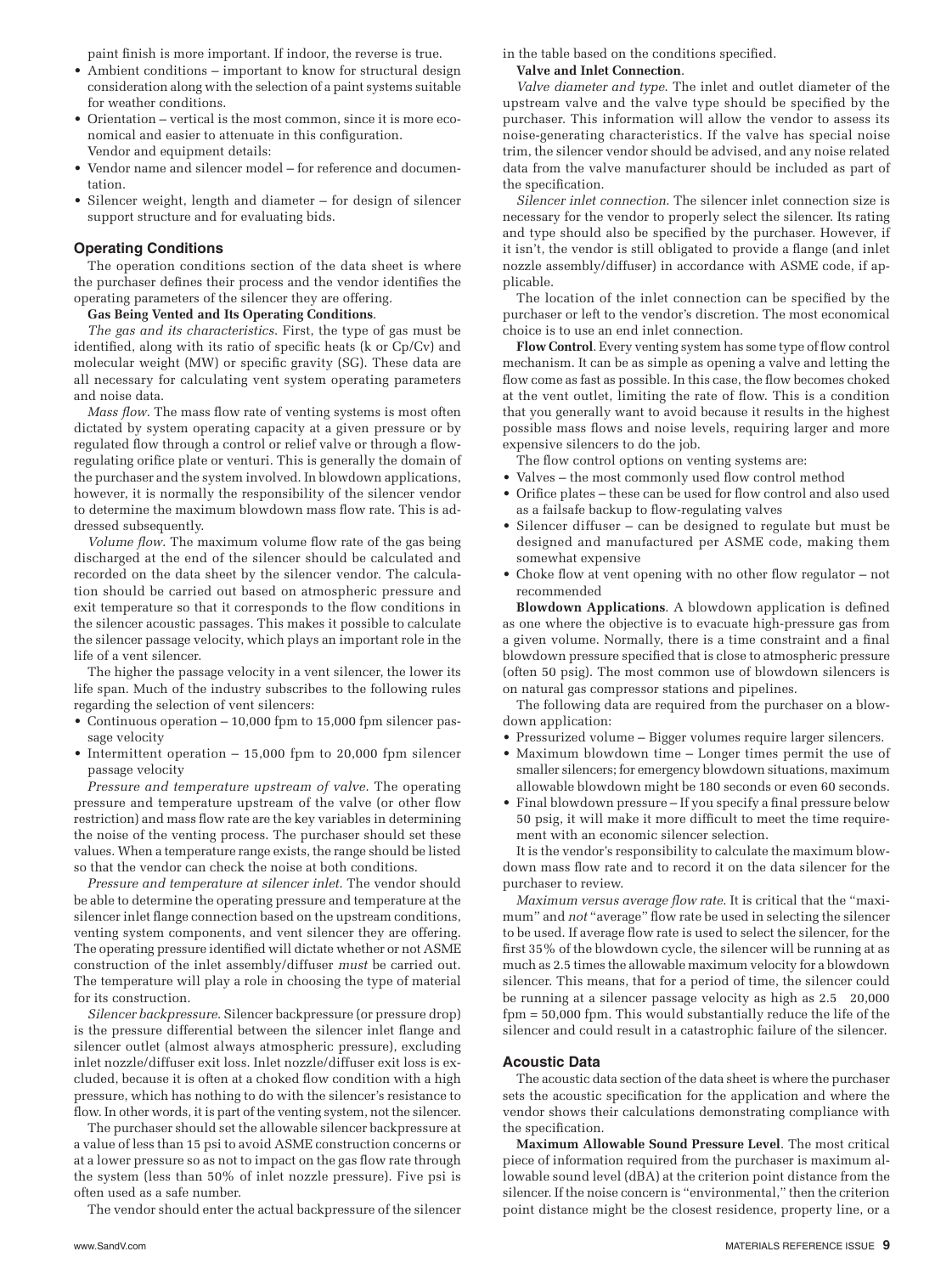| <b>SILENCER DATA SHEET</b>                                                                                              |                                             |                                 | <b>CUSTOMER</b>                                         |                           |                                                    |                                                      |                              |                                           | SPECIFICATION NO  |                            |                          | DATE (YY-MM-DD)          |                        |                        |
|-------------------------------------------------------------------------------------------------------------------------|---------------------------------------------|---------------------------------|---------------------------------------------------------|---------------------------|----------------------------------------------------|------------------------------------------------------|------------------------------|-------------------------------------------|-------------------|----------------------------|--------------------------|--------------------------|------------------------|------------------------|
|                                                                                                                         |                                             | <b>TYPICAL MIDSTREAM NG LLC</b> |                                                         |                           |                                                    |                                                      | 44-H-5-DS-01                 |                                           |                   | 15-05-21                   |                          |                          |                        |                        |
|                                                                                                                         |                                             | PROJECT                         |                                                         |                           |                                                    |                                                      | INQUIRY NO                   |                                           |                   | REV. DATE                  |                          | Rev                      | <b>PURCHASER</b>       |                        |
|                                                                                                                         | <b>STATION 417</b>                          |                                 |                                                         |                           |                                                    |                                                      | 804431                       |                                           |                   |                            |                          | Α                        |                        |                        |
| Noise<br>Reduction                                                                                                      | LOCATION                                    |                                 |                                                         |                           |                                                    |                                                      | PREPARED BY                  |                                           |                   |                            |                          | B                        | <b>GENERAL</b><br>DATA |                        |
|                                                                                                                         |                                             | <b>426 MAPLEGLOVE ROAD</b>      |                                                         |                           |                                                    |                                                      | <b>JOHN PRASKEY</b>          |                                           |                   |                            |                          | c                        |                        |                        |
|                                                                                                                         |                                             |                                 | SMITHVILLE OK 78298                                     |                           |                                                    |                                                      |                              | PAGE<br>1                                 | OF                | 1                          |                          |                          | D                      |                        |
| 1                                                                                                                       |                                             |                                 |                                                         |                           | <b>EQUIPMENT DESCRIPTION</b>                       |                                                      |                              |                                           |                   |                            | Rev                      | SHOULD<br><b>PROVIDE</b> |                        |                        |
|                                                                                                                         | <b>COMPRESSOR INTAKE</b>                    |                                 |                                                         |                           | <b>ITEM</b><br><b>ITEM</b><br>ŌF<br><b>SIL-001</b> |                                                      |                              |                                           |                   | QUANTITY                   | $\overline{2}$           |                          |                        |                        |
| <b>SERVICE/DESCRIPTION</b><br>3                                                                                         | PIPING SILENCER                             |                                 |                                                         | MANUFACTURER <sup>*</sup> |                                                    |                                                      | <b>dB NOISE REDUCTION</b>    |                                           |                   |                            |                          |                          |                        |                        |
|                                                                                                                         | <b>SERVICE</b><br><b>INTERMITTENT</b><br>4  |                                 |                                                         |                           |                                                    | MODEL NO <sup>*</sup>                                |                              |                                           | wr"<br>413-062420 |                            |                          | 36330 (lb)               |                        | <b>MUST</b><br>PROVIDE |
|                                                                                                                         | $\vee$ OUTDOOR<br><b>LOCATION</b><br>5      |                                 |                                                         |                           |                                                    | SILENCER LENGTH                                      |                              | 481 (in)                                  |                   | 0 <sup>7</sup>             |                          | 124 (in)                 |                        |                        |
|                                                                                                                         |                                             | <b>INDOOR</b>                   |                                                         |                           | V VERTICAL                                         |                                                      |                              |                                           |                   |                            |                          |                          |                        |                        |
| AMBIENT CONDITIONS<br><b>REFER TO 00-STD-DB-0007</b><br><b>HORIZONTAL</b><br><b>ORIENTATION</b><br>OPERATING CONDITIONS |                                             |                                 |                                                         |                           |                                                    |                                                      |                              |                                           |                   |                            |                          |                          |                        |                        |
| 7                                                                                                                       |                                             |                                 |                                                         |                           |                                                    |                                                      |                              |                                           |                   |                            |                          |                          |                        |                        |
| 8 FLUID / GAS                                                                                                           | <b>NATURAL GAS</b>                          |                                 |                                                         |                           |                                                    | VALVE DIA: 10 IN X 10 OUT (in)                       |                              |                                           |                   |                            | <b>TYPE: BALL</b>        |                          |                        | VENDOR                 |
| $k = Cp/Cv = 1.32$                                                                                                      | MW or SG                                    |                                 | 0.582                                                   |                           |                                                    | <b>INLET CONNECTION</b>                              |                              |                                           |                   | (BOTTOM/SIDE)              |                          |                          |                        | SHOULD                 |
| 10 MASS FLOW RATE                                                                                                       |                                             |                                 | (lb/hr)                                                 |                           | SIZE                                               | TYPE<br><b>RATING</b>                                |                              |                                           |                   | LOCATION                   |                          |                          |                        | <b>PROVIDE</b>         |
| 11 MAX VOLUME FLOW AT DISCHARGE                                                                                         |                                             |                                 | 720101<br>(acfm)                                        |                           |                                                    | 600 LB<br><b>ANSI RFWN</b><br>16                     |                              |                                           |                   | <b>SIDE</b>                |                          |                          |                        |                        |
| 12 PRESSURE UPSTREAM OF VALVE                                                                                           |                                             | 800                             | (psig)                                                  |                           |                                                    | <b>VALVE</b><br><b>FLOW CONTROL</b>                  |                              |                                           |                   |                            | ORIFICE PLATE            |                          |                        | <b>MUST</b>            |
| TEMPERATURE UPSTREAM OF VALVE<br>13                                                                                     |                                             | 78 to 145<br>(TF)               |                                                         |                           | SILENCER DIFFUSER                                  |                                                      |                              |                                           |                   | <b>CHOKED FLOW AT VENT</b> |                          |                          | <b>PROVIDE</b>         |                        |
| PRESSURE AT SILENCER INLET"                                                                                             |                                             | 199                             | (psig)                                                  |                           |                                                    | <b>BLOWDOWN APPLICATIONS</b>                         |                              |                                           |                   |                            |                          |                          |                        |                        |
| TEMPERATURE AT SILENCER INLET<br>15                                                                                     |                                             | 66                              | $(^{\circ}F)$                                           |                           |                                                    | PRESSURIZED VOLUME                                   |                              |                                           |                   |                            | 19747<br>(cu <b>ft</b> ) |                          |                        |                        |
| SILENCER BACKPRESSURE <sup>8</sup> - ALLOWED                                                                            |                                             |                                 | (psi)                                                   |                           |                                                    |                                                      | MAXIMUM BLOWDOWN TIME        |                                           |                   | 180                        | (sec)                    |                          |                        |                        |
| SILENCER BACKPRESSURE <sup>8</sup> - ACTUAL <sup>*</sup><br>17                                                          |                                             | 3.95                            | (psi)                                                   |                           |                                                    |                                                      | FINAL BLOWDOWN PRESSURE      |                                           |                   | 50                         | (psig)                   |                          |                        |                        |
| Silencer backpressure excludes nozzle / diffuser exit loss<br>18                                                        |                                             |                                 |                                                         |                           |                                                    |                                                      |                              | MAX BLOWDOWN MASS FLOW RATE *             |                   | 2182787                    | (Ib/hr)                  |                          |                        |                        |
| 19                                                                                                                      |                                             |                                 |                                                         |                           | <b>ACOUSTIC DATA</b>                               |                                                      |                              |                                           |                   |                            |                          |                          |                        |                        |
| 20 MAX ALLOWABLE SPL                                                                                                    | 85                                          | <b>dBA OVERALL AT</b>           |                                                         | 50                        | (ft)                                               |                                                      | FROM SIDE OF SILENCER        |                                           |                   |                            |                          |                          |                        |                        |
| AT INLET<br>21                                                                                                          | AT OUTLET JAT GRADE, WITH SILENCER INLET AT |                                 |                                                         |                           |                                                    |                                                      | 3 (ft) ABOVE GRADE           |                                           |                   |                            |                          |                          |                        |                        |
| 22 OCTAVE BAND                                                                                                          |                                             |                                 | 63                                                      | 125                       | 250                                                | 500                                                  | 1000                         | 2000                                      | 4000              | 8000                       | dBA                      | NR                       |                        |                        |
| 23 PWL AT VENT OUTLET WITHOUT SILENCER                                                                                  |                                             | 155                             | 164                                                     | 167                       | 164                                                | 160                                                  | 157                          | 155                                       | 153               | 166                        |                          |                          |                        |                        |
| 24 SPL AT CRITERION POINT WITHOUT SILENCER *                                                                            |                                             | 121                             | 129                                                     | 129                       | 124                                                | 117                                                  | 112                          | 107                                       | 103               | 125                        |                          |                          |                        |                        |
| 25 SILENCER DYNAMIC INSERTION LOSSES"                                                                                   |                                             | 25                              | 38                                                      | 52                        | 57                                                 | 46                                                   | 39                           | 31                                        | 26                |                            |                          |                          |                        |                        |
| 26 SPL AT CRITERION POINT WITH SILENCER                                                                                 |                                             |                                 | 96                                                      | 91                        | 77                                                 | 67                                                   | 71                           | 73                                        | 76                | 77                         | 83                       | 42                       |                        |                        |
| 27 SPL - SOUND PRESSURE LEVEL IN dB, REF 2 X 10° Pa                                                                     |                                             |                                 |                                                         |                           |                                                    |                                                      |                              | PWL - SOUND POWER LEVEL IN dB, REF 1012 W |                   |                            |                          |                          |                        |                        |
|                                                                                                                         |                                             |                                 |                                                         |                           | <b>MECHANICAL CHARACTERISTICS</b>                  |                                                      |                              |                                           |                   |                            |                          |                          |                        |                        |
| 28                                                                                                                      |                                             |                                 |                                                         |                           |                                                    |                                                      |                              |                                           |                   |                            |                          |                          |                        |                        |
| 29 SILENCER SHELL                                                                                                       |                                             |                                 |                                                         |                           |                                                    | $\vee$ OPEN<br><b>SILENCER DISCHARGE</b><br>45° COWL |                              |                                           |                   |                            |                          |                          |                        |                        |
| 30 DESIGN PRESSURE                                                                                                      |                                             |                                 | Б<br>(psig)                                             |                           |                                                    | WHISTLE CUT COWL                                     |                              |                                           |                   |                            | □so° cowu                |                          |                        |                        |
| 31 DESIGN TEMPERATURE                                                                                                   |                                             |                                 | -20 to 200<br>(TF)                                      |                           | <b>PLATE FLANGE</b><br>ID: ??                      |                                                      |                              |                                           |                   | OD: ??<br>(in)             |                          |                          |                        |                        |
| 32 MINIMUM CASING THICKNESS                                                                                             |                                             | 1/4                             | (in)                                                    |                           |                                                    | <b>SILENCER SUPPORTS</b>                             |                              |                                           |                   |                            |                          |                          |                        |                        |
| 33 CORROSION ALLOWANCE                                                                                                  |                                             | 1/8                             | (in)                                                    |                           |                                                    | <b>LEGS</b><br><b>BRACKETS</b>                       |                              |                                           |                   |                            | <b>SADDLES</b>           |                          |                        |                        |
| 34 SHELL MANUFACTURED PER                                                                                               |                                             |                                 | V AWS / CWB<br>SKIRT & BASE RING<br><b>INLET NOZZLE</b> |                           |                                                    |                                                      |                              |                                           |                   |                            |                          |                          |                        |                        |
| 35 INLET ASSEMBLY / DIFFUSER                                                                                            |                                             |                                 |                                                         |                           | <b>OTHER ACCESSORIES</b>                           |                                                      |                              |                                           |                   |                            |                          |                          |                        |                        |
| 36 DESIGN PRESSURE                                                                                                      |                                             | 600                             | (psig)                                                  |                           |                                                    | GROUNDING LUG<br>BIRD SCREEN                         |                              |                                           |                   |                            |                          |                          |                        |                        |
| 37 DESIGN TEMPERATURE                                                                                                   |                                             |                                 | 145<br>(TF)                                             |                           |                                                    | ORIFICE PLATE<br><b>NPS: 16</b>                      |                              |                                           |                   | (in)                       |                          |                          |                        |                        |
| 38 INLET / DIFFUSER MANUFACTURED PER                                                                                    |                                             |                                 |                                                         | (1.5 X DESIGN)            |                                                    | <b>REDUCER</b>                                       |                              | 77 X 77                                   |                   | (in)                       |                          |                          |                        |                        |
| ASME SEC VIII, DIV I<br>39                                                                                              | $\vee$ RT                                   | <b>HYDROSTATIC TEST</b>         |                                                         |                           |                                                    |                                                      | <b>EXTERIOR PAINT SYSTEM</b> |                                           |                   |                            |                          |                          |                        |                        |
| 40                                                                                                                      | <b>REGISTERED:</b>                          | <b>YES</b>                      | $\sqrt{NQ}$                                             |                           |                                                    | SURFACE PREP - SSPC:                                 |                              |                                           |                   | 1ST                        | 2ND                      | 3RD                      |                        |                        |
| ASME B31.1 PIPE CODE<br>41                                                                                              |                                             | RT                              |                                                         |                           |                                                    | $\sqrt{}$ SP6<br>$\Box$ SP10<br>$ $ SP3              |                              |                                           |                   | COAT                       | COAT                     | COAT                     |                        |                        |
| 42   AWS / CWB                                                                                                          |                                             |                                 |                                                         |                           | <b>INORGANIC ZINC</b>                              |                                                      |                              |                                           |                   |                            |                          |                          |                        |                        |
| <b>43 EXTERIOR MATLS:</b>                                                                                               | $\vee$ c.s.                                 |                                 | 304L ss<br>316L ss                                      |                           |                                                    | <b>TWO PART EPOXY</b>                                |                              |                                           |                   | F                          |                          |                          |                        |                        |
| <b>44 INTERNAL MATLS:</b>                                                                                               | $\vee$ c.s.                                 | 304L ss                         |                                                         | 316L ss                   |                                                    | POLYURETHANE                                         |                              |                                           |                   |                            | $\overline{\mathbf{v}}$  | Ξ                        |                        |                        |
| <b>45 LIFTING LUGS WELD NDT</b>                                                                                         | $\sqrt{P}$                                  |                                 | MT                                                      |                           |                                                    | HIGH HEAT ALUMINUM                                   |                              |                                           |                   |                            |                          |                          |                        |                        |
|                                                                                                                         | 46 DRAIN & PLUG<br>2" NPT, 3000 LB, C.S.    |                                 |                                                         |                           |                                                    | MANUFACTURER'S STANDARD<br><b>UNPAINTED</b>          |                              |                                           |                   |                            |                          |                          |                        |                        |
| 47 STRUCTURAL DESIGN                                                                                                    | <b>REFER TO 00-STD-DB-0013</b>              |                                 |                                                         |                           |                                                    |                                                      |                              | PER SPECIFICATION NOTED BELOW             |                   |                            |                          |                          |                        |                        |
|                                                                                                                         |                                             |                                 |                                                         |                           | <b>NOTES</b>                                       |                                                      |                              |                                           |                   |                            |                          |                          |                        |                        |
| 48<br>1. VENDOR TO SPECIFY WHERE NOTED WITH AN<br>49                                                                    |                                             |                                 |                                                         |                           |                                                    |                                                      |                              |                                           |                   |                            |                          |                          |                        |                        |
|                                                                                                                         |                                             |                                 |                                                         |                           |                                                    |                                                      |                              |                                           |                   |                            |                          |                          |                        |                        |
| 50<br>2. NOISE LEVELS TO INCLUDE NOISE RADIATED FROM SHELL OF SILENCER.                                                 |                                             |                                 |                                                         |                           |                                                    |                                                      |                              |                                           |                   |                            |                          |                          |                        |                        |
| 51                                                                                                                      |                                             |                                 |                                                         |                           |                                                    |                                                      |                              |                                           |                   |                            |                          |                          |                        |                        |
| 52                                                                                                                      |                                             |                                 |                                                         |                           |                                                    |                                                      |                              |                                           |                   |                            |                          |                          |                        |                        |
| 53                                                                                                                      |                                             |                                 |                                                         |                           |                                                    |                                                      |                              |                                           |                   |                            |                          |                          |                        |                        |
| 54                                                                                                                      |                                             |                                 |                                                         |                           |                                                    |                                                      |                              |                                           |                   |                            |                          |                          |                        |                        |

*Figure 1. Vent silencer data sheet.*